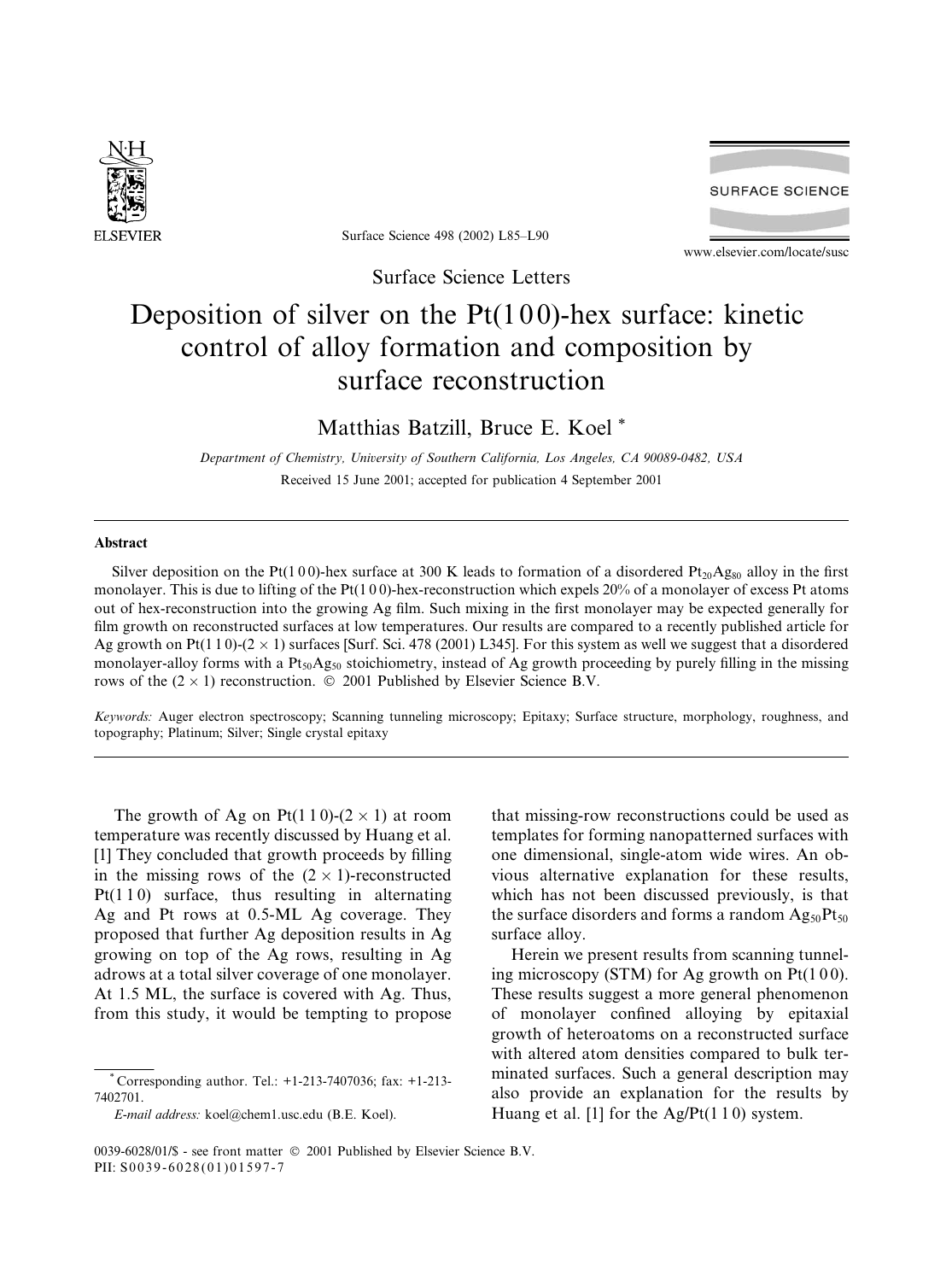Our experiments were performed in an UHV chamber equipped with a cylindrical mirror analyzer for Auger electron spectroscopy (AES), rear-view low energy electron diffraction (LEED) optics, quadrupole mass spectrometer for residual gas analysis and temperature programmed desorption (TPD), homebuilt single-piezo-tube STM [2], an ion gun for sample cleaning, and precision leak valves for gas dosing. The sample was heated by electron bombardment from the backside of the Pt(100) single crystal. The sample temperature was measured by a chromel/alumel thermocouple that was spotwelded directly to the side of the crystal. The Pt crystal was cleaned by standard procedures of  $Ar^+$ -ion sputtering at 500 eV, annealing to 1000 K in  $5 \times 10^{-7}$ -Torr O<sub>2</sub> and finally annealing to 1200 K in vacuum. Ag was evaporated from a resistively heated Ta boat. The evaporation rate was calibrated by AES measurements to obtain ''uptake'' plots on samples that were annealed to 800 K following Ag deposition. Under these conditions, Ag and Pt form a disordered nanophasic surface alloy confined to the topmost layer only. No Ag diffusion into the bulk occurs. With increasing silver content, Pt is replaced by Ag in the surface layer, until a complete pseudomorphic Ag layer forms [3]. There is a ''break'' in the AES uptake plot that occurs for this amount of silver and this is what we define as 1-ML Ag.

LEED observations showed that the spots from the hex-reconstruction decreased in intensity with increasing Ag deposition on  $Pt(100)$ -hex at 300 K and were only faintly visible at an Ag coverage of 0.7 ML. After Ag deposition at room temperature, and for samples that had been annealed to 800 K following this deposition, only sharp  $(1 \times 1)$  spots were observed after the disappearance of the "hex" spots. This indicates that Ag grows pseudomorphically on the  $Pt(100)$  surface with no additional, long-range, ordered structure.

Two kinds of Ag deposition and growth experiments were performed and Ag-uptake plots were obtained by using AES. One was collected for Ag grown at 300 K, and another one collected after annealing the sample to 800 K following each Ag deposition. These two Ag-uptake plots are shown in Fig. 1. The break in the 300-K uptake plot occurs at 80% of the deposition time as that



Fig. 1. Uptake plots obtained by using the Ag(351–356)-peakto-peak intensity in AES. Three sets of data obtained for different sample preparations are shown: (i) Ag films grown at 300 K (open circles, dashed line); (ii) samples annealed to 800 K (full circles, solid line); and (iii) sample annealed to 800 K after 100-s Ag deposition followed by further Ag deposition at 300 K (open triangles). The lines drawn are linear fits for the appropriate data points. For the Ag-film deposited at 300 K, a change in slope or break occurs at 80% of the time for that observed when samples were annealed to 800 K.

for the Ag film which had been annealed to 800 K. This can be explained by Ag removing or ''lifting'' the  $Pt(100)$ -hex reconstruction. The hex-reconstructed surface contains about 20% more Pt atoms than the  $Pt(100)-(1\times1)$  surface. Thus, lifting the reconstruction expels Pt atoms from the surface layer, which can then mix with the growing Ag film in the adlayer. The alloy that is formed can be observed by STM, as shown in Fig. 2. Consequently, the adlayer is completed after an Ag deposition of 0.8 ML if the Pt is crystal held at room temperature. Further Ag deposition causes nucleation and growth of a second layer. At moderately elevated temperatures, however, the surface evolves toward thermodynamic equilibrium that ultimately favors the surface to be completely covered with Ag because of the greatly reduced surface free energy of Ag compared to Pt [4,5]. Therefore, if enough Ag is available, Pt in the surface alloy will be replaced by Ag until a complete Ag monolayer is formed. This causes the break in the uptake plot to occur at 1-ML Ag coverage for samples that were annealed to 800 K.

SURFACE SCREEN CEL TERS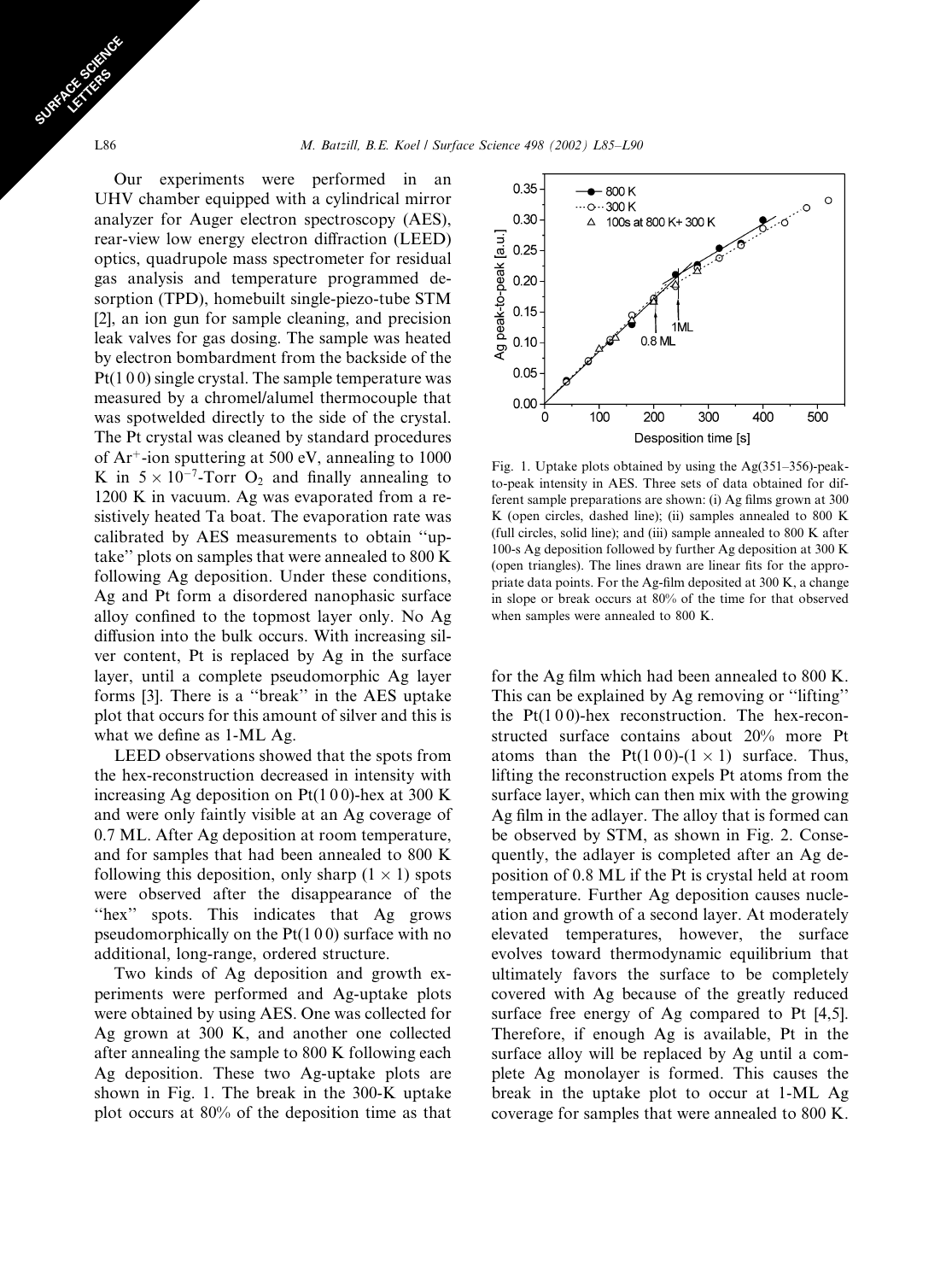M. Batzill, B.E. Koel / Surface Science 498 (2002) L85–L90 L87



Fig. 2. STM images of 0.25-ML Ag deposited on the Pt(100)-hex surface at 300 K. (a) Scan area (60 nm)<sup>2</sup>. Mixed Pt/Ag islands are separated from the remaining Pt(100)-hex reconstructed surface. (b) Scan area (15 nm)<sup>2</sup>. STM image of an Ag<sub>80</sub>Pt<sub>20</sub> alloy island. Ag is imaged brighter than Pt. This island shows a disordered structure with 20% Pt dispersed in 80% Ag.

These results are quite similar to the AES uptake plots reported for Ag growth on  $Pt(110)$  at room temperature [1,6], with the primary difference being that the removal of the surface reconstruction on  $Pt(110)$  provides 0.5-ML Pt to the adlayer and thus the formation of an  $\text{Ag}_{50}\text{Pt}_{50}$ surface alloy. No results for annealed samples were presented for  $Ag/Pt(110)$  surfaces.

The different AES uptake plots expected for several possible thin film geometries are shown schematically in Fig. 3. These plots were derived by considering the contribution of first- and second-layer Ag to the intensity of the Ag signal in AES. The Ag intensity is proportional to the Ag concentration in each layer, with the contribution from Ag in the second layer attenuated by a factor  $\alpha$  compared to that from Ag in the first layer, because the AES signal decreases exponentially with distance from the surface. Therefore we can express the Ag intensity  $I_{\text{AES}}$  as a function of the concentration of silver in the first layer ( $\theta_{\text{first}}$ ) and second layer ( $\theta_{\text{second}}$ ) as:

$$
I_{\text{AES}} = \theta_{\text{first}} I_{\text{Ag}} + \alpha \theta_{\text{second}} I_{\text{Ag}},\tag{1}
$$

where  $\alpha$  is a positive number smaller than one and  $I_{\text{Ag}}$  is the Ag intensity from a monolayer of Ag. The slopes depicted in Fig. 3 result directly from considering the changes in  $\theta_{\text{first}}$  and  $\theta_{\text{second}}$  for the

various growth scenarios. It is worth noting that no clear break in the uptake curve would be observed at  $0.8$ - or  $0.5$ -ML Ag on Pt $(100)$  or  $Pt(110)$ , respectively, if the initial growth of the second Ag layer proceeded by covering the remaining pure-Pt patches of the first layer (Fig. 3a). On the other hand, if Ag in the second layer initially grows only on top of Ag atoms in the first layer, as proposed by Huang et al. [1] for the case of Ag on  $Pt(110)$ , then an additional break in the AES uptake is expected before completion of the second layer (Fig. 3b). This behavior was not observed in our  $Ag/Pt(100)$  studies nor reported for  $Ag/Pt(110)$ . This implies that Ag adatoms in the second Ag-containing layer do not preferentially "cover" Ag or Pt atoms in the underlying layer. This is not surprising on  $Pt(100)$  since Ag and Pt in the alloy layer is not segregated into large monometallic domains, as can be seen in the STM images (Fig. 2b). Therefore, extended Ag adislands always cover both Ag and Pt in the alloy layer. Extended Ag adislands are thermodynamically favored over dispersed Ag adatoms because they increase the number of Ag–Ag bonds within the island and reduce the combined perimeter length of all the Ag islands.

If Ag and Pt were segregated into domains in the first layer, than one may hope to see preferential

SURFACE SCRIENCE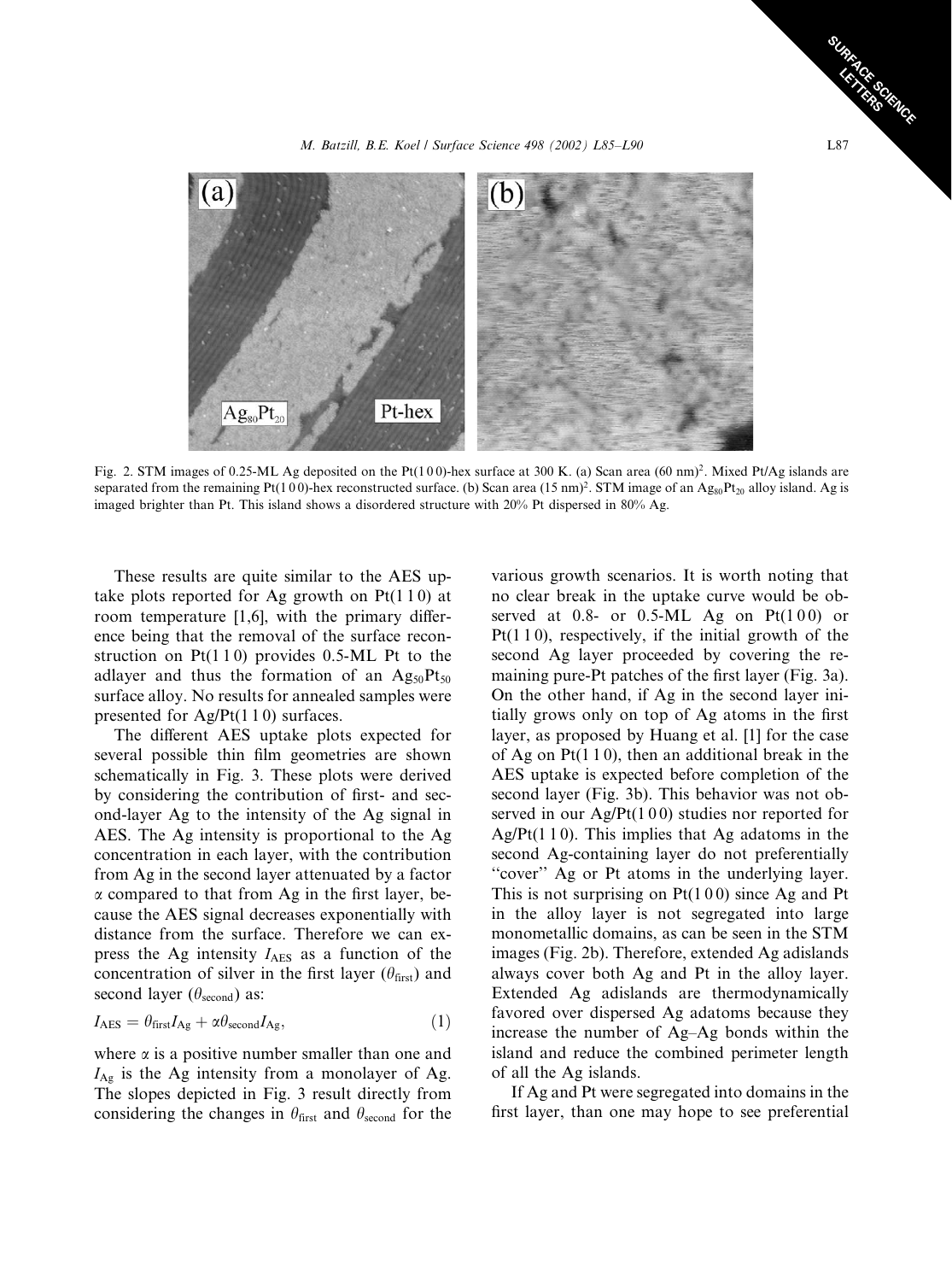

Fig. 3. Schematic uptake plots from AES for several possible configurations of second-layer growth on a mixed first layer with 50% heteroatoms: (a) preferential second-layer growth on top of heteroatoms; (b) preferential second-layer growth on homoatoms; (c) no discrimination by the growing second layer between homoatoms or heteroatoms in the first layer.

growth of the second layer Ag in the AES-uptake plots. To investigate this possibility, we performed the following experiment. First we deposited 0.4- ML Ag on  $Pt(100)$ -hex at 300 K and then annealed the sample to 800 K. After annealing to this temperature, all of the Ag has mixed with the Pt in the surface layer and no hex-reconstructed domains remain on the surface. The surface now consists of nanosized domains of Ag and Pt. The domain size has a characteristic length scale of  $\sim$ 1 nm. These structures will be discussed in more

detail in a forthcoming publication [3] and are similar to the structures observed for  $Ag/Pt(1\ 1\ 1)$ [7]. Additional Ag was grown on top of this surface alloy at  $300 \text{ K}$  and then the Ag peak-to-peak intensities in AES were measured. These results are also shown in Fig. 1 together with the other AES uptake plots. Initially, the slope of the Ag intensity in this experiment follows closely the slope obtained for monolayer-Ag growth. This indicates a growth mode as depicted in Fig. 3a where Ag grows on top of Pt domains rather than on Ag domains. If Ag covered all Pt sites first before it grew on top of Ag domains in the ''substrate'', a "break" in the uptake plot at a total coverage of 1 ML would be expected. However, a deviation from this ideal growth was observed and a decrease in the slope of the Ag intensity was observed for a coverage of  $\sim 0.8$  ML. This indicates that the situation is not as perfect as depicted in Fig. 3a, but that Ag islands also partially cover Ag domains in the ''substrate'' after initial nucleation and growth of Ag on Pt sites.

CO molecules can be used to titrate Pt sites at Ag-Pt surfaces effectively since CO does not adsorb on Ag above 35 K [8]. The peak areas from CO thermal desorption spectra are plotted against Ag coverage in Fig. 4 for both Ag films grown at 300 K and Ag films that have been annealed to 800 K. These results are entirely consistent with our conclusions drawn from the AES uptake plots. For Ag films annealed to 800 K, CO adsorption decreased linearly with increasing amounts of deposited Ag. The Ag film grown at 300 K shows an identical linear decrease up to 0.8-ML Ag coverage, at which point the first adlayer is completed but still contains 20% Pt. Depositing more Ag at 300 K caused a much smaller relative decrease in the amount of CO adsorption, consistent with the growth of Ag adislands that do not discriminate between Ag and Pt in the substrate. These results compare well with earlier studies by Strüber et al. [9].

The CO titration experiments reported by Huang et al. [1] for the  $Ag/Pt(110)$  surface are peculiar in that the amount of CO decreased by more than 50% for 0.5-ML Ag coverage. This implies that each Ag atom poisons more than one

SURFACE SCREEN CEL TERS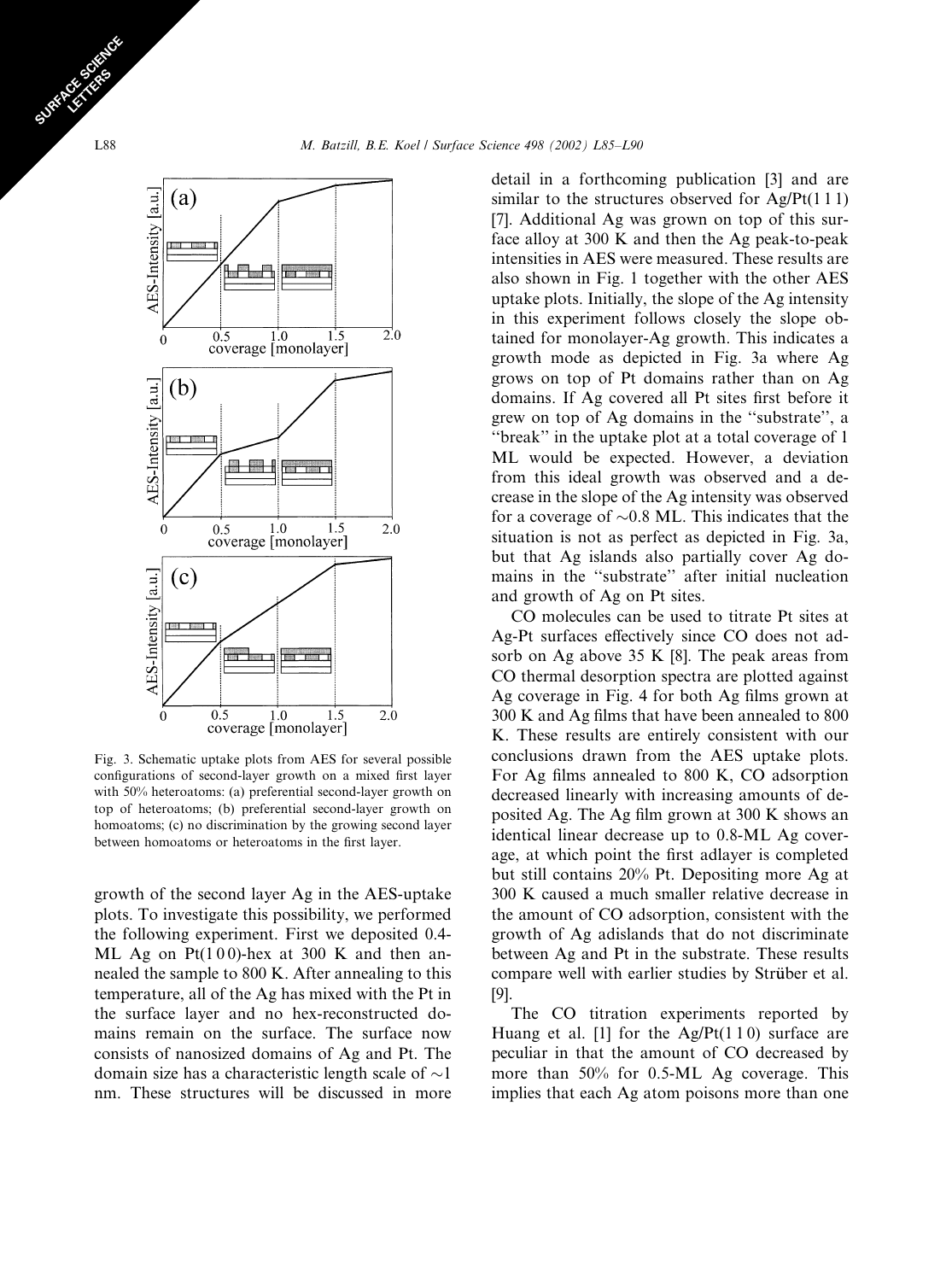

Fig. 4. Plot of the amount of CO adsorption as a function of Ag coverage on a  $Pt(100)$  surface for Ag films grown at 300 K (open circles) and samples annealed to 800 K (full circles) prior to CO dosing. The solid line gives a linear decrease of adsorbed CO from 0 to 1 ML coverage of Ag. The amount of adsorbed CO was obtained by integration of CO TPD curves.

CO adsorption site, which is in disagreement with observations for both  $Ag/Pt(100)$  and  $Ag/Pt(111)$ [10,11]. The constant amount of CO desorption from 0.5 to 1 ML coverage of Ag [1] suggests that Ag in the second layer preferentially nucleates and grows on top of Ag in the monolayer alloy, although the AES uptake plots do not show any evidence for such a growth mode. Nevertheless, preferential growth of Ag on Ag at 300 K could be explained by trapping of Ag at Ag sites because of stronger interactions between Ag and Ag compared to Ag and Pt, i.e., a positive exchange energy between Ag and Pt as was proposed by Röder et al. [7] for the Ag/Pt(1 1 1) system. For Ag/Pt(1 0 0) we did not observe any clearly preferential growth at Ag sites, neither from AES uptakes nor CO titrations for Ag growth at 300 K. On the contrary, we observed preferential growth of Ag on Pt for preannealed samples, as discussed in the previous paragraph. This behavior is consistent with a reduction of the surface free energy that favors a complete covering of Pt with Ag.

''As a final comment, alloy formation at room temperature should be expected generally for any metal monolayer grown on a reconstructed metal surface''. The stoichiometry of this monolayer alloy is dictated by the differences in the atom densities of the reconstructed and bulk-terminated surfaces. This alloy structure represents a kinetically trapped structure, and thus no longrange ordering is expected. Local ordering with preferential neighbor constellations, however, may be established for systems with a negative exchange energy, i.e., systems that prefer heteroneighbors.

The generality of the formation of monolayer confined kinetically trapped disordered alloys may be illustrated by the data presented by Huang et al. [1] for Ag on Pt(1 1 0). Although Huang et al. conclude that the growth proceeds by filling in the missing rows, their data can be interpreted alternatively in a way that is consistent with the formation of a disordered alloy. Unfortunately, no structural information was contained in either the AES uptake plots or in the CO thermal desorption experiments presented in the article by Huang et al. The only structural information is from LEED studies reported by Shern et al. [6] on this system. They observed a continuous decrease of the intensity of the half order spots with increasing Ag coverage until it vanished at  $\sim 0.5$ -ML Ag coverage. The (0,1) beam on the other hand increased in intensity and reached a maximum at 0.5 ML Ag coverage. Shern et al.'s [6] interpretation of such a behavior is adopted from an article by He et al. [12] on the growth of Rh on  $Pt(1 1 0)$ . They argue that by filling in the missing rows with Ag, two  $(2 \times 1)$  sublattices exist on the same surface one for the Ag-rows and the other for the Pt-rows. The two sublattices have an antiphase relationship and thus interfere destructively for the half-order spots, causing their disappearance at 0.5-ML Ag coverage if the differences in atomic scattering factors for Ag and Pt are negligible. However, we point out that disordering of the surface and formation of a  $Ag_{50}Pt_{50}$ monolayer alloy would also explain the decrease in the intensity of the half-order spots. Furthermore, the increase in the intensity of the first-order spots can also be explained if the substitutional Ag atoms are pseudomorphic with the Pt. Thus, the

SURFACE SCRIENCE